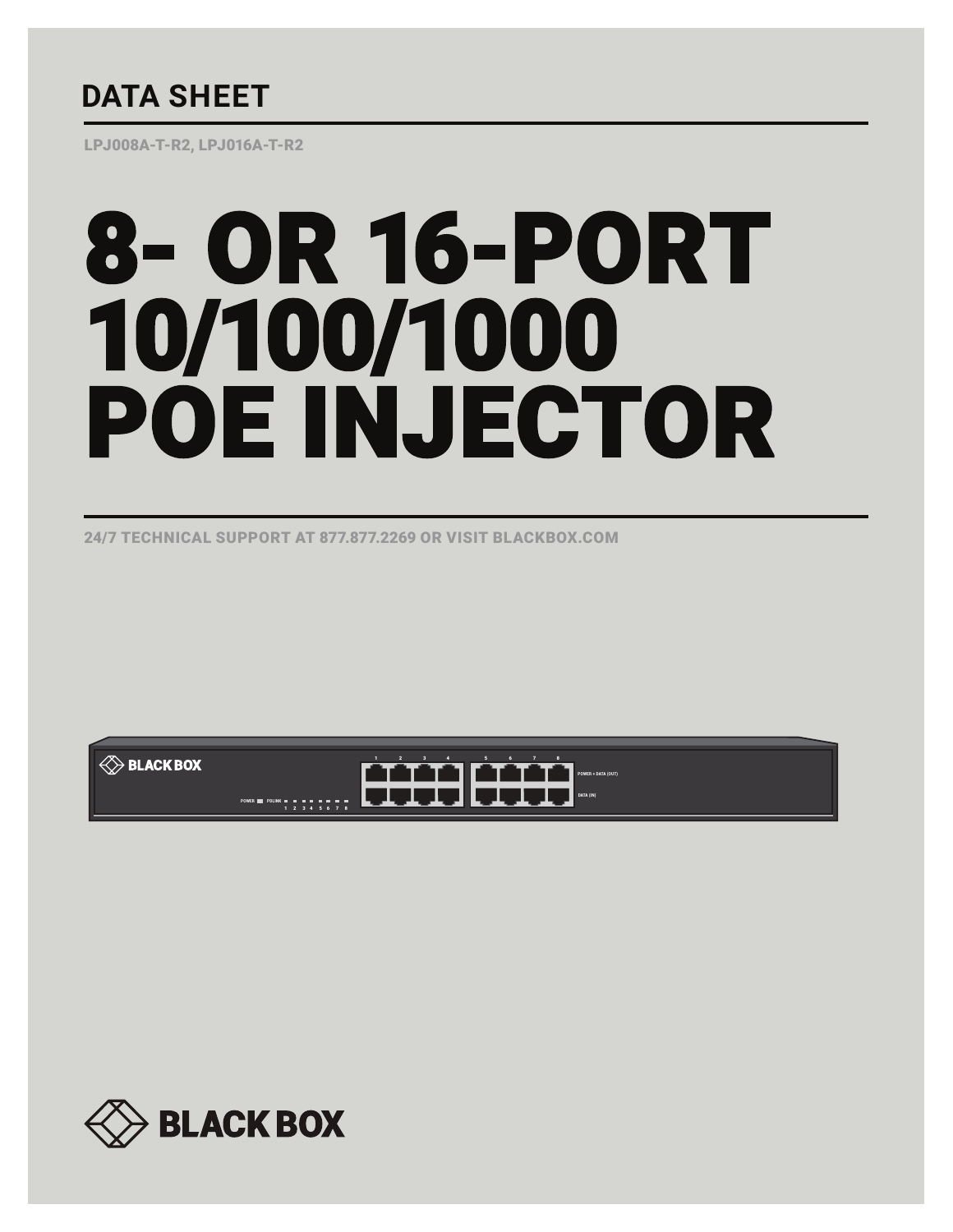## **OVERVIEW**

#### 8- OR 16-PORT 10/100/1000 POE INJECTOR (LPJ008A-T-R2, LPJ016A-T-R2) DATA SHEET

#### **INTRODUCTION**

The 10/100/1000 PoE Injector has 8 or 16 Ethernet data input ports and 8 or 16 Ethernet data output ports equipped with 48-V power. The injector complies with the IEEE 802.3at PoE standard. Any Ethernet "Data" cable can directly connect to the input port and then come out "Data + Power" from the output port. The injector is smart plug-and-play and very easy to install in any existing networking system, to provide PoE features without any new reconfiguration.

The rackmount size was specifically designed for medium to large workgroups. The PoE Injector can be installed where space is limited; moreover, it provides smooth network migration and easy upgrade to network capacity. It mounts in a 19-inch rack or cabinet.

### COMPARISON CHART

#### **FEATURES**

- § **HAS 8 OR 16 DATA INPUT PORTS THAT COMPLY WITH IEEE 802.3 10BASE-T, IEEE 802.3U 100BASE-TX AND IEEE 802.3AB 1000BASE-T**
- § **HAS 8 OR 16 DATA + POWER PSE/POE OUTPUT PORTS THAT COMPLY WITH IEEE 802.3 10BASE-T, IEEE 802.3U 100BASE-TX, IEEE 802.3AB, 1000BASE-T AND IEEE 802.3AT POE**
- § **SUPPORTS A MAXIMUM OF 30 W POWER FOR EACH PSE/POE PORT**
- § **FITS IN A 19-INCH RACK OR CABINET**
- **EACH OUTPUT PORT HAS OUTPUT CURRENT LIMITED, SHORT-CIRCUIT PROTECTION, COMPLETE POWERED DEVICE (PD) DETECTION AND CLASSIFICATION**
- § **SMART PLUG-AND-PLAY**
- § **FRONT-PANEL LEDS INDICATE POWER AND STATUS**

| <b>SPECIFICATION COMPARISON CHART</b> |                                                                                                                                                                                            |                                                                                                                                                                                             |  |  |
|---------------------------------------|--------------------------------------------------------------------------------------------------------------------------------------------------------------------------------------------|---------------------------------------------------------------------------------------------------------------------------------------------------------------------------------------------|--|--|
|                                       | <b>LPJ008A-T-R2</b>                                                                                                                                                                        | <b>LPJ016A-T-R2</b>                                                                                                                                                                         |  |  |
| <b>STANDARDS</b>                      | IEEE 802.3af, IEEE 802.3at, IEEE 802.3 10BASE-T, IEEE 802.3u 100BASE-TX, IEEE 802.3ab 1000BASE-T                                                                                           |                                                                                                                                                                                             |  |  |
| <b>CONNECTORS</b>                     | (8) 10/100/1000BASE-T data-in ports, (8) 10/100/1000BASE-T<br>data-out and power-out ports                                                                                                 | (16) 10/100/1000BASE-T data-in ports, (16) 10/100/1000BASE-T<br>data-out and power-out ports                                                                                                |  |  |
| <b>LED INDICATORS</b>                 | Per Port: PD Link, Link ACT/Speed,<br>Per Unit: Power                                                                                                                                      | Per Port: PD Link, Link ACT/Speed,<br>Per Unit: Power                                                                                                                                       |  |  |
| <b>L2 FEATURES</b>                    | Auto-negotiation,<br>Auto MDI/MDI-X,<br>Flow Control (duplex): 802.3x (Full), Backpressure (Half)                                                                                          | Auto-negotiation,<br>Auto MDI/MDI-X,<br>Flow Control (duplex): 802.3x (Full), Backpressure (Half)                                                                                           |  |  |
| <b>POWER</b>                          | Input: 100 to 240 VAC, 50 to 60 Hz;<br>Output: 56 VDC per port output, 30 W maximum per port,<br>8 ports at full 30 W;<br>Consumption: 250 Watts (max.),<br>PoE standards: IEEE 802.3af/at | Input: 100 to 240 VAC, 50 to 60 Hz;<br>Output: 56 VDC per port output, 30 W maximum per port,<br>16 ports at full 30 W;<br>Consumption: 500 Watts (max.),<br>PoE standards: IEEE 802.3af/at |  |  |
| <b>ENVIRONMENTAL</b>                  | Operating Temperature: 32 to 104° F (0 to 40° C);<br>Storage Temperature: -4 to +194° F (-20 to +90° C);<br>Relative Humidity: 10 to 90% relative humidity, noncondensing                  | Operating Temperature: 32 to 104° F (0 to 40° C);<br>Storage Temperature: -4 to +194° F (-20 to +90° C);<br>Relative Humidity: 10 to 90% relative humidity, noncondensing                   |  |  |
| <b>DIMENSIONS</b>                     | 1.7" H x 17.3" W x 8.7" D (4.4 x 44 x 22 cm)                                                                                                                                               | 1.7" H x 17.3" W x 8.7" D (4.4 x 44 x 22 cm)                                                                                                                                                |  |  |
| <b>WEIGHT</b>                         | 5.9 lb. (2.7 kg)                                                                                                                                                                           | 7.0 lb. (3.2 kg)                                                                                                                                                                            |  |  |
| <b>CERTIFICATIONS</b>                 | FCC Class A, CE                                                                                                                                                                            | FCC Class A, CE                                                                                                                                                                             |  |  |

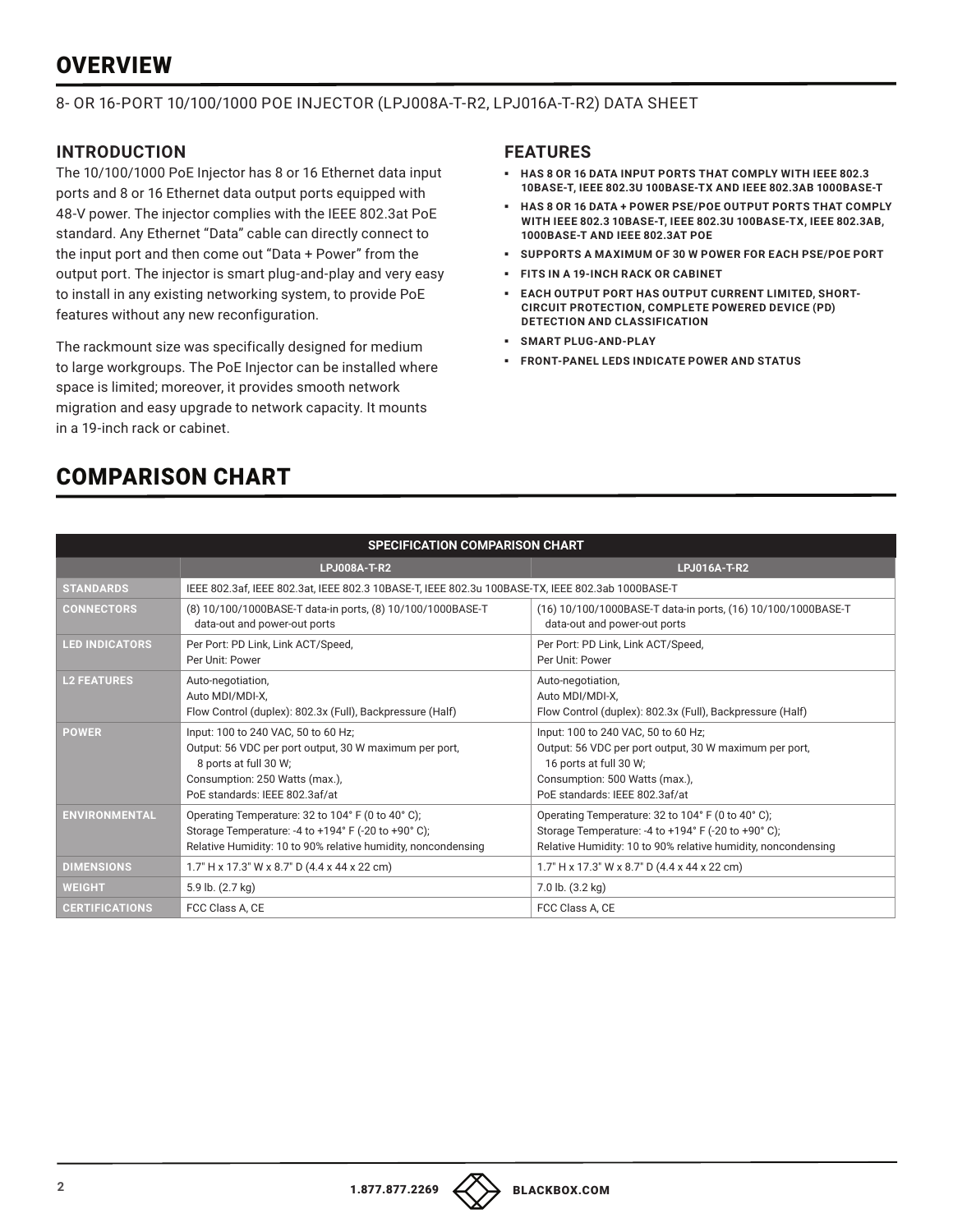## SPECIFICATIONS

#### 8-PORT 10/100/1000 POE INJECTOR (LPJ008A-T-R2)

| <b>FRONT VIEW</b>         | <b>BACK VIEW</b> |  |  |
|---------------------------|------------------|--|--|
| HHHH-<br><b>BLACK BOX</b> |                  |  |  |
| LPJ008A-T-R2              | LPJ008A-T-R2     |  |  |

#### **WHAT'S INCLUDED WITH THE LPJ008A-T-R2**

- § **(1) 8-PORT 10/100/1000 POE INJECTOR**
- § **(1) RACKMOUNT KIT ([2] BRACKETS AND [8] SCREWS)**
- § **(1) POWER CORD**

| 8-PORT 10/100/1000 POE INJECTOR (LPJ008A-T-R2) SPECIFICATIONS |                                                                                                                                                                                         |  |
|---------------------------------------------------------------|-----------------------------------------------------------------------------------------------------------------------------------------------------------------------------------------|--|
| <b>STANDARDS</b>                                              | IEEE 802.3af, IEEE 802.3at, IEEE 802.3 10BASE-T, IEEE 802.3u 100BASE-TX, IEEE 802.3ab 1000BASE-T                                                                                        |  |
| <b>CONNECTORS</b>                                             | (8) 10/100/1000BASE-T data-in ports, (8) 10/100/1000BASE-T data-out and power-out ports                                                                                                 |  |
| <b>LED INDICATORS</b>                                         | Per Port: PD Link, Link ACT/Speed,<br>Per Unit: Power                                                                                                                                   |  |
| <b>L2 FEATURES</b>                                            | Auto-negotiation,<br>Auto MDI/MDI-X,<br>Flow Control (duplex): 802.3x (Full), Backpressure (Half)                                                                                       |  |
| <b>POWER</b>                                                  | Input: 100 to 240 VAC, 50 to 60 Hz;<br>Output: 56 VDC per port output, 30 W maximum per port, 8 ports at full 30 W;<br>Consumption: 250 Watts (max.),<br>PoE standards: IEEE 802.3af/at |  |
| <b>ENVIRONMENTAL</b>                                          | Operating Temperature: 32 to 104° F (0 to 40° C);<br>Storage Temperature: -4 to +194° F (-20 to +90° C);<br>Relative Humidity: 10 to 90% relative humidity, noncondensing               |  |
| <b>DIMENSIONS</b>                                             | $1.7$ " H x 17.3" W x 8.7" D (4.4 x 44 x 22 cm)                                                                                                                                         |  |
| <b>WEIGHT</b>                                                 | 5.9 lb. (2.7 kg)                                                                                                                                                                        |  |
| <b>CERTIFICATIONS</b>                                         | FCC Class A, CE                                                                                                                                                                         |  |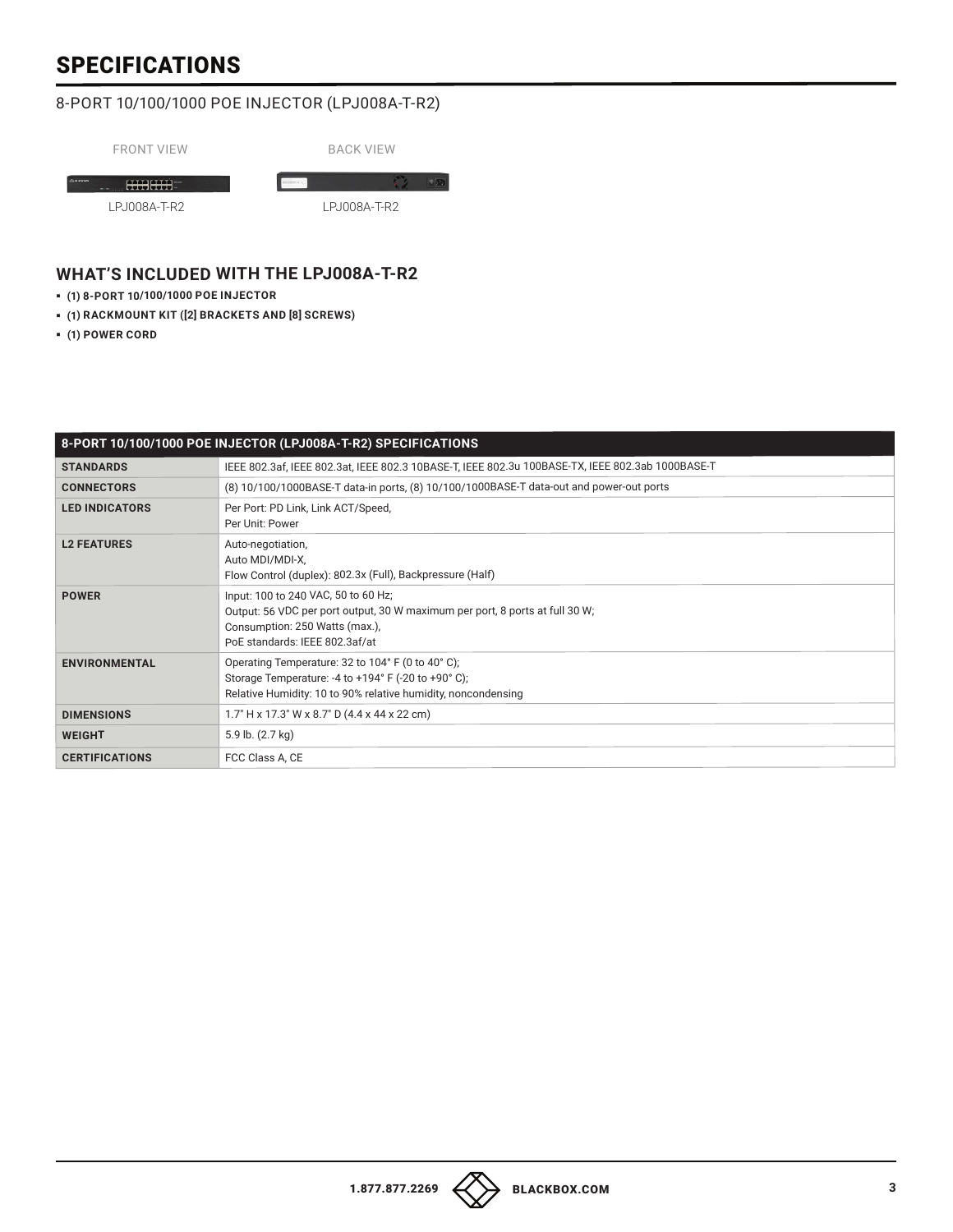## SPECIFICATIONS

#### 16-PORT 10/100/1000 POE INJECTOR (LPJ016A-T-R2)

| <b>FRONT VIEW</b> |  |
|-------------------|--|
|-------------------|--|

BACK VIEW

HHHH HHHH LPJ016A-T-R2

 $\bullet$   $\bullet$ LPJ016A-T-R2

#### **WHAT'S INCLUDED WITH THE LPJ016A-T-R2**

- § **(1) 16-PORT 10/100/1000 POE INJECTOR**
- § **(1) RACKMOUNT KIT ([2] BRACKETS AND [8] SCREWS)**
- § **(1) POWER CORD**

| 16-PORT 10/100/1000 POE INJECTOR (LPJ016A-T-R2) SPECIFICATIONS |                                                                                                                                                                                          |  |
|----------------------------------------------------------------|------------------------------------------------------------------------------------------------------------------------------------------------------------------------------------------|--|
| <b>STANDARDS</b>                                               | IEEE 802.3af, IEEE 802.3at, IEEE 802.3 10BASE-T, IEEE 802.3u 100BASE-TX, IEEE 802.3ab 1000BASE-T                                                                                         |  |
| <b>CONNECTORS</b>                                              | (16) 10/100/1000BASE-T data-in ports, (16) 10/100/1000BASE-T data-out and power-out ports                                                                                                |  |
| <b>LED INDICATORS</b>                                          | Per Port: PD Link, Link ACT/Speed,<br>Per Unit: Power                                                                                                                                    |  |
| <b>L2 FEATURES</b>                                             | Auto-negotiation,<br>Auto MDI/MDI-X,<br>Flow Control (duplex): 802.3x (Full), Backpressure (Half)                                                                                        |  |
| <b>POWER</b>                                                   | Input: 100 to 240 VAC, 50 to 60 Hz;<br>Output: 56 VDC per port output, 30 W maximum per port, 16 ports at full 30 W;<br>Consumption: 500 Watts (max.),<br>PoE standards: IEEE 802.3af/at |  |
| <b>ENVIRONMENTAL</b>                                           | Operating Temperature: 32 to 104° F (0 to 40° C);<br>Storage Temperature: -4 to +194° F (-20 to +90° C);<br>Relative Humidity: 10 to 90% relative humidity, noncondensing                |  |
| <b>DIMENSIONS</b>                                              | 1.7" H x 17.3" W x 8.7" D (4.4 x 44 x 22 cm)                                                                                                                                             |  |
| <b>WEIGHT</b>                                                  | 7.0 lb. (3.2 kg)                                                                                                                                                                         |  |
| <b>CERTIFICATIONS</b>                                          | FCC Class A, CE                                                                                                                                                                          |  |